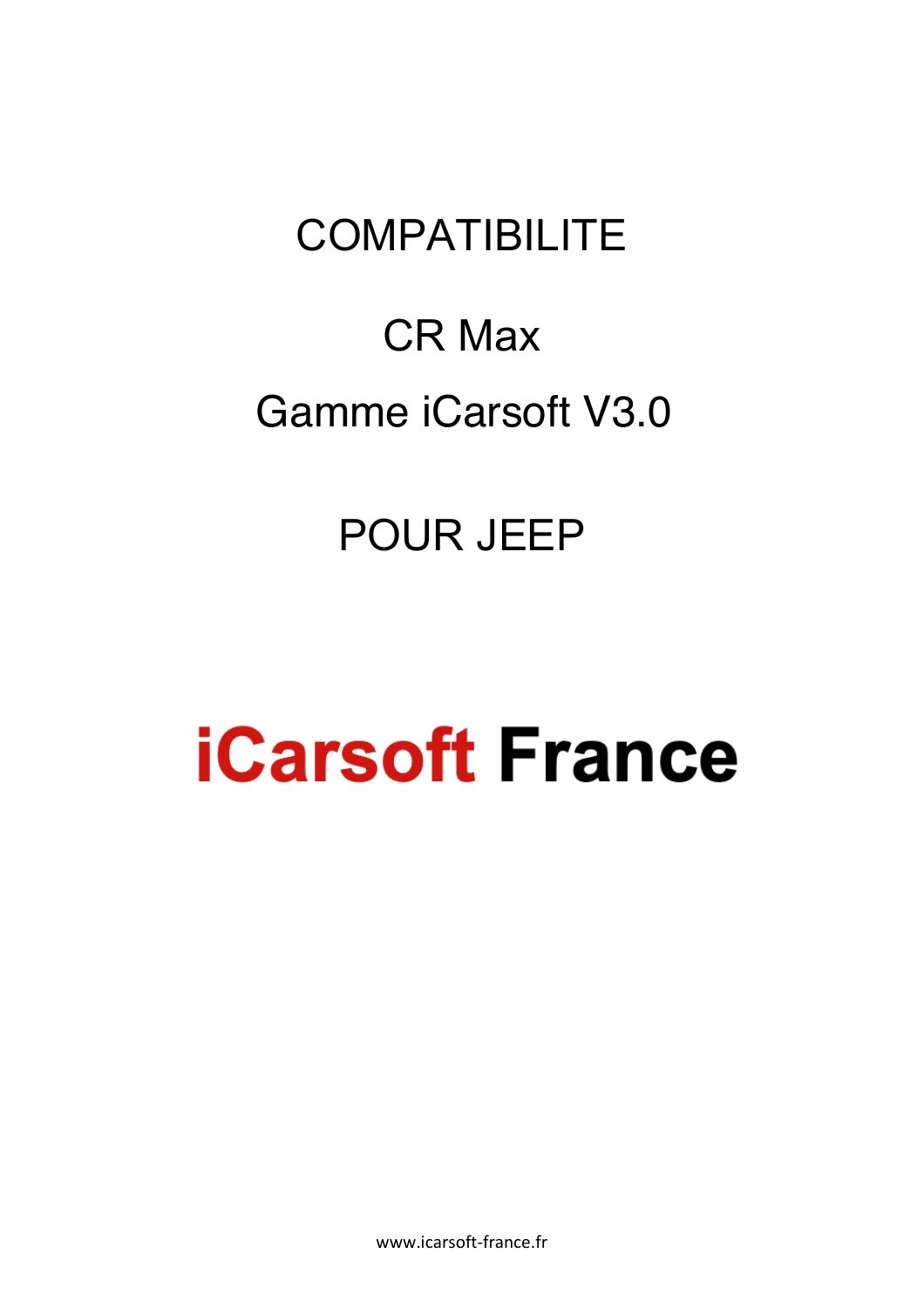## iCarsoft France - Compatibilité Jeep - Diagnostic

#### e This function is supported. The transformation is supported. The  $\ast$  :  $\mathsf{Peut}$  function  $\ast$  $\circ$  in this function may be supported. Which depends on the vehicle of the vehicle. The vehicle of the vehicle. ● : Compatible ※ : Peut être compatible en fonction de l'état du véhicule ○ : N'est pas compatible

△ This function is not supported. The support of  $\blacktriangle$  This function is not supported. The support of  $\blacktriangle$  This function is not support of  $\blacktriangle$ ▲ : Nouvelle compatibilité sur ce modèle

| Make        | Year         | Model             |
|-------------|--------------|-------------------|
| JEEP        | 2017         | Cherokee          |
| JEEP        | 2017         | Compass - Brazil  |
| JEEP        | 2017         | Compass - China   |
| JEEP        | 2017         | Compass - Other   |
| JEEP        | 2017         | Compass/Patriot   |
| JEEP        | 2017         | Grand Cherokee    |
| JEEP        | 2017         | Renegade          |
| JEEP        | 2017         | Wrangler          |
| JEEP        | 2017         | Wrangler (Export) |
| JEEP        | 2016         | Cherokee          |
| JEEP        | 2016         | Compass/Patriot   |
| JEEP        | 2016         | Grand Cherokee    |
| JEEP        | 2016         | Renegade          |
| JEEP        | 2016         | Wrangler          |
| JEEP        | 2016         | Wrangler (Export) |
| JEEP        | 2015         | Cherokee          |
| JEEP        | 2015         | Compass/Patriot   |
| JEEP        | 2015         | Grand Cherokee    |
| JEEP        | 2015         | Liberty           |
| JEEP        | 2015         | Renegade          |
| JEEP        | 2015         | Wrangler          |
| JEEP        | 2015         | Wrangler (Export) |
| JEEP        | 2014         | Cherokee          |
| JEEP        | 2014         | Compass/Patriot   |
| JEEP        | 2014         | Grand Cherokee    |
| JEEP        | 2014         | Liberty           |
| JEEP        | 2014         | Wrangler          |
| JEEP        | 2014         | Wrangler (Export) |
| JEEP        | 2013         | Compass/Patriot   |
| JEEP        | 2013         | Grand Cherokee    |
| JEEP        | 2013         | Liberty           |
| <b>JEEP</b> | 2013         | Wrangler          |
| JEEP        | 2013         | Wrangler (Export) |
| JEEP        | 2012         | Compass/Patriot   |
| JEEP        | $2\,0\,1\,2$ | Grand Cherokee    |
| JEEP        | 2012         | Liberty           |
| JEEP        | 2012         | Wrangler          |
| JEEP        | 2012         | Wrangler (Export) |
| JEEP        | 2011         | Compass/Patriot   |
| JEEP        | 2011         | Grand Cherokee    |
| JEEP        | 2011         | Liberty           |
| JEEP        | 2011         | Wrangler          |
| JEEP        | 2011         | Wrangler (Export) |
| JEEP        | 2010         | Commander         |
| JEEP        | 2010         | Compass/Patriot   |
| JEEP        | 2010         | Grand Cherokee    |
| JEEP        | 2010         | Liberty           |
| JEEP        | 2010         | Wrangler          |
| JEEP        | 2010         | Wrangler (Export) |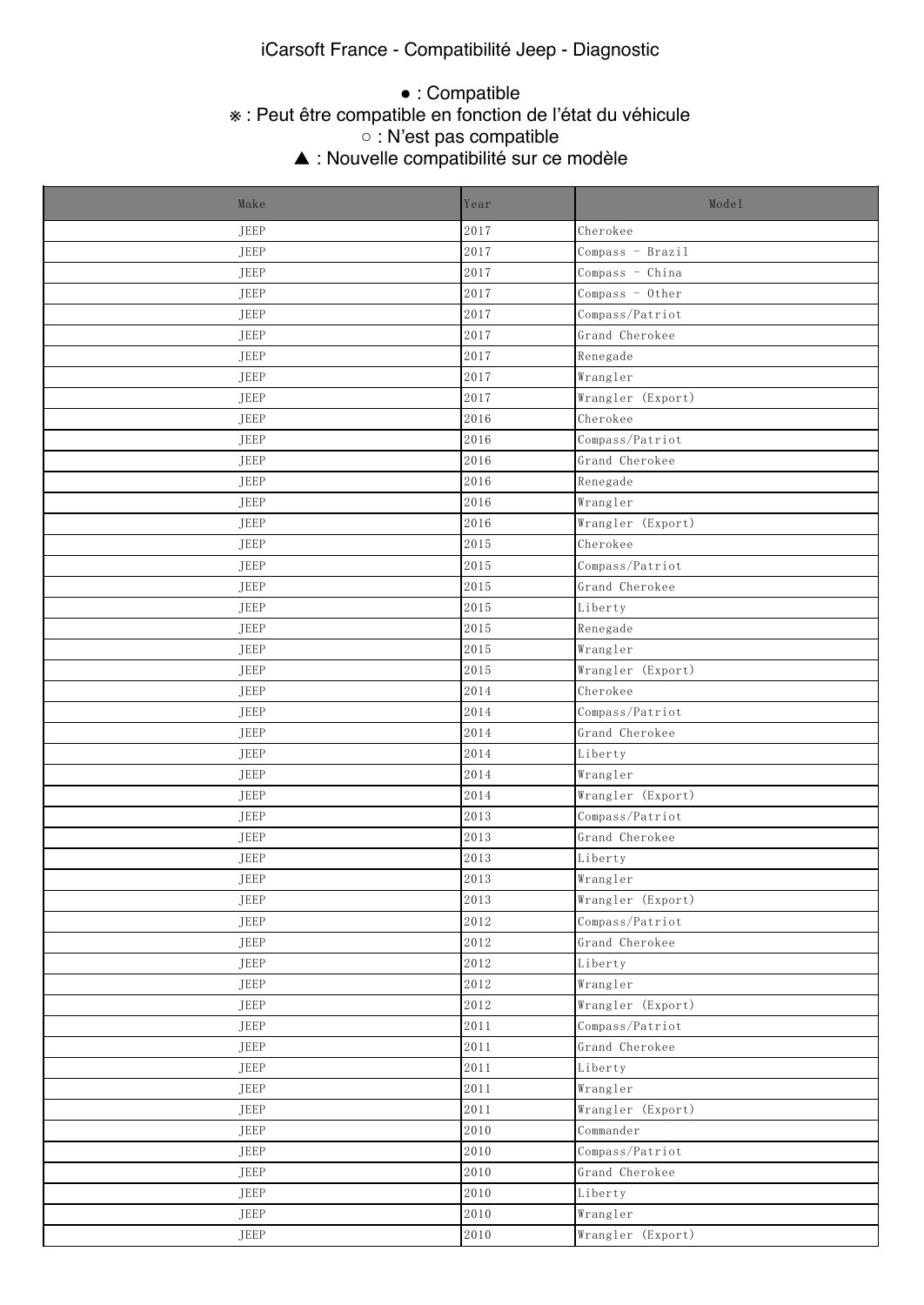| JEEP                                                  | 2009        | Commander             |            |           |
|-------------------------------------------------------|-------------|-----------------------|------------|-----------|
| JEEP                                                  | 2009        | Compass/Patriot       |            |           |
| JEEP                                                  | 2009        | Grand Cherokee        |            |           |
| JEEP                                                  | 2009        | Liberty               |            |           |
| JEEP                                                  | 2009        | Wrangler              |            |           |
| JEEP                                                  | 2009        | Wrangler (Export)     |            |           |
| JEEP                                                  | 2008        | Commander             |            |           |
| JEEP                                                  | 2008        | Compass/Patriot       |            |           |
| JEEP                                                  | 2008        | Grand Cherokee        |            |           |
| JEEP                                                  | 2008        | Liberty               |            |           |
| JEEP                                                  | 2008        | Wrangler              |            |           |
| JEEP                                                  | 2008        | Wrangler (Export)     |            |           |
| JEEP                                                  | 2007        | Commander             |            |           |
| JEEP                                                  | 2007        | Compass/Patriot       |            |           |
| JEEP                                                  | 2007        | Grand Cherokee        |            |           |
| JEEP                                                  | 2007        | Liberty               |            |           |
|                                                       |             |                       |            |           |
| JEEP                                                  | 2007        | Wrangler<br>Commander |            |           |
| JEEP                                                  | 2006        |                       |            |           |
| JEEP                                                  | 2006        | Compass/Patriot       |            |           |
| JEEP                                                  | 2006        | Grand Cherokee        |            |           |
| JEEP                                                  | 2006        | Liberty               |            |           |
| JEEP                                                  | 2005        | Grand Cherokee        |            |           |
| JEEP                                                  | 2005        | Liberty               |            |           |
| JEEP                                                  | 2005        | Wrangler              |            |           |
| JEEP                                                  | 2004        | Grand Cherokee        |            |           |
| JEEP                                                  | 2004        | Liberty               |            |           |
| JEEP                                                  | 2004        | Wrangler              |            |           |
| JEEP                                                  | Before 2004 | Before 2004           |            |           |
| System                                                | ECU INFO.   | Read Code             | Clear Code | View Data |
| PCM (Power Control Module)                            | $\bullet$   | $\bullet$             | $\bullet$  | $\bullet$ |
| PCM (Powertrain Control Module) (Type 1)              | $\bullet$   | $\bullet$             | $\bullet$  | $\bullet$ |
| PCM (Powertrain Control Module) (Type 2)              |             | $\bullet$             |            | $\bullet$ |
| <b>RADIO</b>                                          |             | $\bullet$             | $\bullet$  | $\bullet$ |
| TCM (Transmission Control Module) (Type 1)            |             |                       |            |           |
| TCM (Transmission Control Module) (Type 2)            |             | ●                     |            | ●         |
| TCM (Transmission Control Module)                     |             | ●                     |            | $\bullet$ |
| ABS (Antilock Brake Controller)                       |             |                       |            |           |
| ORC/SRS (Occupant Restraint Controller)               |             | ●                     | ●          | $\bullet$ |
| BCM (Body Computer Module)                            |             | $\bullet$             |            | $\bullet$ |
| CCN/INSTR (Cabin Compartment Node/Instrument Cluster) |             | $\bullet$             | ●          | $\bullet$ |
| WCM (Wireless Control Module)                         | $\bullet$   | $\bullet$             | $\bullet$  | $\bullet$ |
| HVAC (Heat Ventilation And A/C)                       | ●           | $\bullet$             | $\bullet$  | $\bullet$ |
| OCM (Occupant Classification Module)                  | $\bullet$   | $\bullet$             | $\bullet$  | $\bullet$ |
| DDM (Drivers Door Module)                             |             |                       |            | $\bullet$ |
| PDM (Passengers Door Module)                          |             |                       |            | $\bullet$ |
| PTS (Park Tronics)                                    |             | $\bullet$             |            | $\bullet$ |
| AMP (Amplifier)                                       |             | $\bullet$             |            | $\bullet$ |
| ACC (Adaptive Cruise Control)                         |             | $\bullet$             |            | $\bullet$ |
| AHBM (Automatic High Beam Module)                     | $\bullet$   | $\bullet$             | $\bullet$  | $\bullet$ |
| DMFR (Door Module Front Right)                        | ●           | $\bullet$             | $\bullet$  | $\bullet$ |
| DMRR (Door Module Rear Right)                         | ●           | $\bullet$             | $\bullet$  | $\bullet$ |
| DVD (DVD Player)                                      |             | $\bullet$             |            | $\bullet$ |
|                                                       |             |                       |            |           |
| ESM (Electronic Shifter Module)                       | ●           |                       |            |           |
| FDCM (Final Drive Control Module)                     |             | $\bullet$             | $\bullet$  | $\bullet$ |
| EOM (Electronic Overhead Module)                      |             | $\bullet$             | $\bullet$  | $\bullet$ |
| HFM (Hands Free Module)                               | $\bullet$   | $\bullet$             | $\bullet$  | $\bullet$ |
| AHLM (Auto Headlamp Leveling Module)                  | $\bullet$   | $\bullet$             | $\bullet$  | $\bullet$ |
| ASBS (Automatic Sway Bar System)                      | $\bullet$   | $\bullet$             | $\bullet$  | $\bullet$ |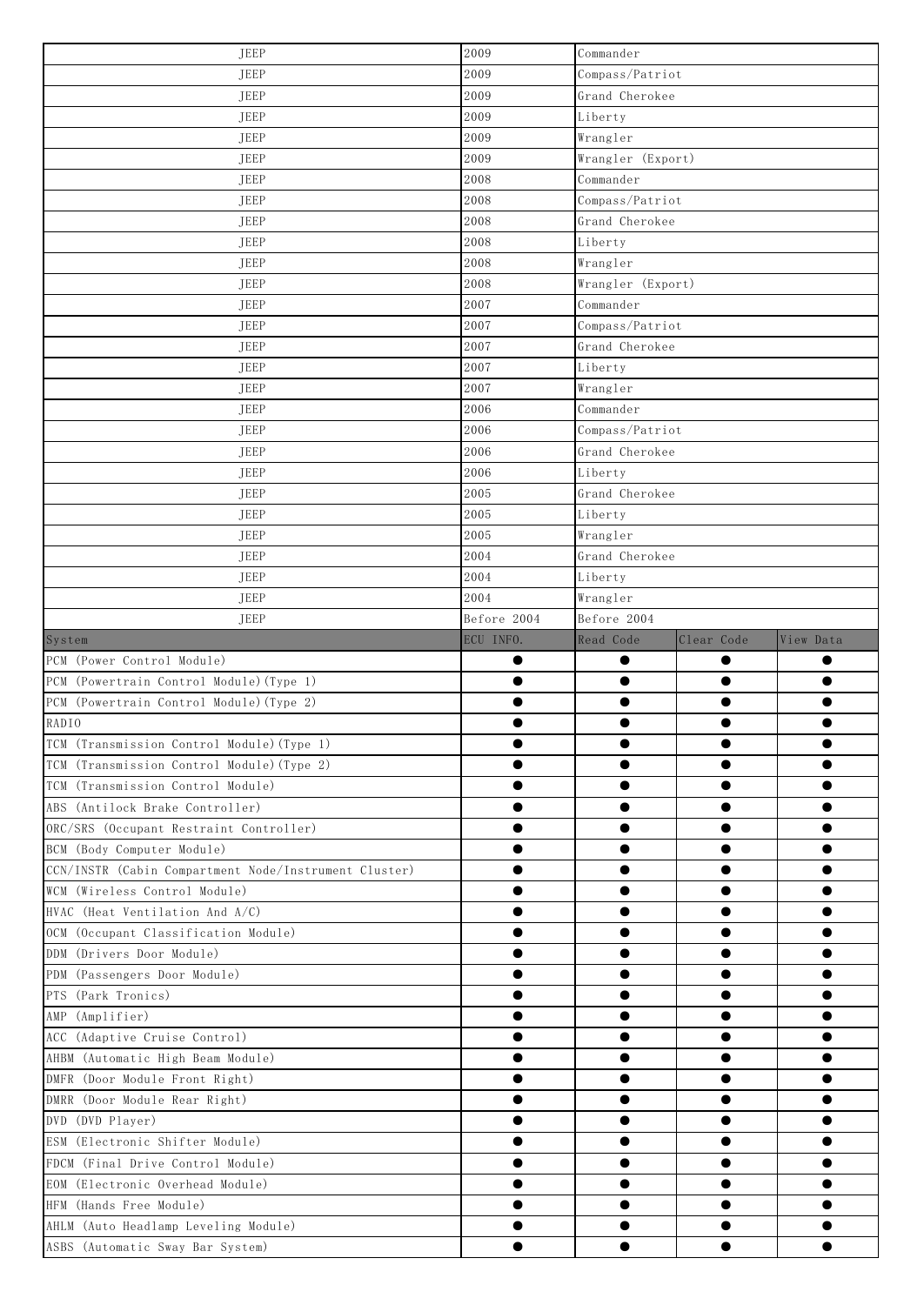| AWD (All Wheel Drive)                          | $\bullet$ | $\bullet$              | $\bullet$ | $\bullet$              |  |
|------------------------------------------------|-----------|------------------------|-----------|------------------------|--|
| DMFL (Left Forward Door Module)                |           | $\bullet$              | $\bullet$ |                        |  |
| DMRL (Left Rear Door Module)                   |           | $\bullet$              | $\bullet$ | 0                      |  |
| FSM (Folding Seat Module)                      |           | $\bullet$              | 0         | $\bullet$              |  |
| HIDT (High Intensity Discharge Translator)     |           |                        |           |                        |  |
| HSM (Heated Seat Module)                       | $\bullet$ | $\bullet$              | $\bullet$ | $\bullet$              |  |
| SAS (Steering Angle Sensor)                    |           | $\bullet$              | $\bullet$ | 0                      |  |
| ITM (Intrusion Module)                         |           | $\bullet$              |           | 0                      |  |
| LRSM (Light Rain Sensor Module)                |           |                        |           |                        |  |
| PLGM (Power Lift Gate Module)                  |           |                        | $\bullet$ | $\bullet$              |  |
|                                                |           | $\bullet$              |           | $\bullet$              |  |
| PSDML (Power Sliding Door Module (Left))       |           | $\bullet$              |           | $\bullet$              |  |
| PSDMR (Power Sliding Door Module (Right))      |           | $\bullet$              |           |                        |  |
| PTIM (Police/Taxi Interface Module)            |           | $\bullet$              |           | 0                      |  |
| SDAR (Satellite Digital Radio)                 | $\bullet$ | $\bullet$              | $\bullet$ | $\bullet$              |  |
| SDARV (Satellite Video Receiver)               | ●         | $\bullet$              | $\bullet$ | 0                      |  |
| VES (Vehicle Entertainment System)             |           | $\bullet$              |           | 0                      |  |
| TM (Trailer)                                   |           |                        |           |                        |  |
| MSMD (Memory Seat Module)                      |           | $\bullet$              | $\bullet$ | $\bullet$              |  |
| SUNR (Sunroof Module)                          |           | $\bullet$              | 0         | 0                      |  |
| SCM (Steering Column Module)                   |           | $\bullet$              | $\bullet$ | $\bullet$              |  |
| VES3 (Last Row Srceem)                         | 0         | $\bullet$              |           | $\bullet$              |  |
| TPMS (Tire Pressure Monitoring Systems)        | $\bullet$ | $\bullet$              | $\bullet$ | $\bullet$              |  |
| PTCM (Power Top Control Module)                |           | $\bullet$              |           | 0                      |  |
| PEM (Passive Entry Module)                     |           | $\bullet$              |           | ●                      |  |
| VES2 (Second Row Screen)                       |           |                        |           |                        |  |
| SCCM (Steering Column Control Module)          | $\bullet$ | $\bullet$              | $\bullet$ | $\bullet$              |  |
| IPC (Instrument Panel Cluster)                 |           | $\bullet$              | $\bullet$ |                        |  |
| RFH (Radio Frequency Hub)                      |           | $\bullet$              |           | $\bullet$              |  |
| EPS (Electric Power Steering)                  | 0         | $\bullet$              | $\bullet$ | $\bullet$              |  |
| ICS (Integrated Center Stack)                  | $\bullet$ | $\bullet$              | $\bullet$ | $\bullet$              |  |
| BSM (Blind Spot Module)                        |           |                        |           | 0                      |  |
| TGW (Telematics Gateway)                       |           |                        |           | 0                      |  |
| VSIM (Vehicle System Interface Module)         |           |                        |           |                        |  |
| ADCM (Active Damping Control Module)           |           |                        |           |                        |  |
| AFLS (Adaptive Front Lighting System)          |           |                        |           |                        |  |
| DTCM (Drive Train Control Module)              |           | $\bullet$              |           | 0                      |  |
| ASCM (Air Suspension Control Module)           |           |                        |           | 0                      |  |
| CTM (Central Telematics Module)                | ●         | $\bullet$              | ●         | $\bullet$              |  |
| CSWM (Comfort Seat And Wheel Module)           |           | $\bullet$              | $\bullet$ | $\bullet$              |  |
| EDM (External Disc Module)                     |           | $\bullet$              | $\bullet$ | $\bullet$              |  |
| PAM (Park Assist Module)                       | 0         | $\bullet$              | $\bullet$ | $\bullet$              |  |
| LBSS (Left Blind Spot Sensor)                  | $\bullet$ | $\bullet$              | $\bullet$ | $\bullet$              |  |
| RBSS (Right Blind Spot Sensor)                 |           | $\bullet$              | $\bullet$ | $\bullet$              |  |
| DCU (Dosing Control Unit)                      |           | $\bullet$              |           | $\bullet$              |  |
|                                                |           |                        |           | 0                      |  |
| ELSD (Electronic Limited Slip Differential)    | ●         |                        | $\bullet$ |                        |  |
| EPB (Electric Parking Brake)                   |           | $\bullet$<br>$\bullet$ | $\bullet$ | $\bullet$<br>$\bullet$ |  |
| EPPM (Electronic Pedestrian Protection Module) |           |                        |           |                        |  |
| ESL (Electronic Steering Lock)                 | ●         | $\bullet$              | $\bullet$ | $\bullet$              |  |
| FFCM (Forward Facing Camera Module)            |           | $\bullet$              | $\bullet$ | $\bullet$              |  |
| VGT (Variable Geometry Turbo)                  | $\bullet$ | $\bullet$              | $\bullet$ | $\bullet$              |  |
| VTM (Vehicle Tracking Module)                  | ●         | $\bullet$              | $\bullet$ | $\bullet$              |  |
| PTU (Power Transfer Unit)                      |           |                        |           | $\bullet$              |  |
| RDM (Rear Drive Module)                        |           |                        |           | $\bullet$              |  |
| BPCM (Battery Pack Control Module)             | ●         | $\bullet$              | $\bullet$ | $\bullet$              |  |
| BTM (Battery Thermal Module)                   |           | $\bullet$              | $\bullet$ | $\bullet$              |  |
| DISP (Front Display)                           | ●         | $\bullet$              | $\bullet$ | $\bullet$              |  |
| DRM (Data Recorder Module)                     |           | $\bullet$              | $\bullet$ | $\bullet$              |  |
| EAC (Electric A/C Compressor)                  | $\bullet$ | $\bullet$              | $\bullet$ | $\bullet$              |  |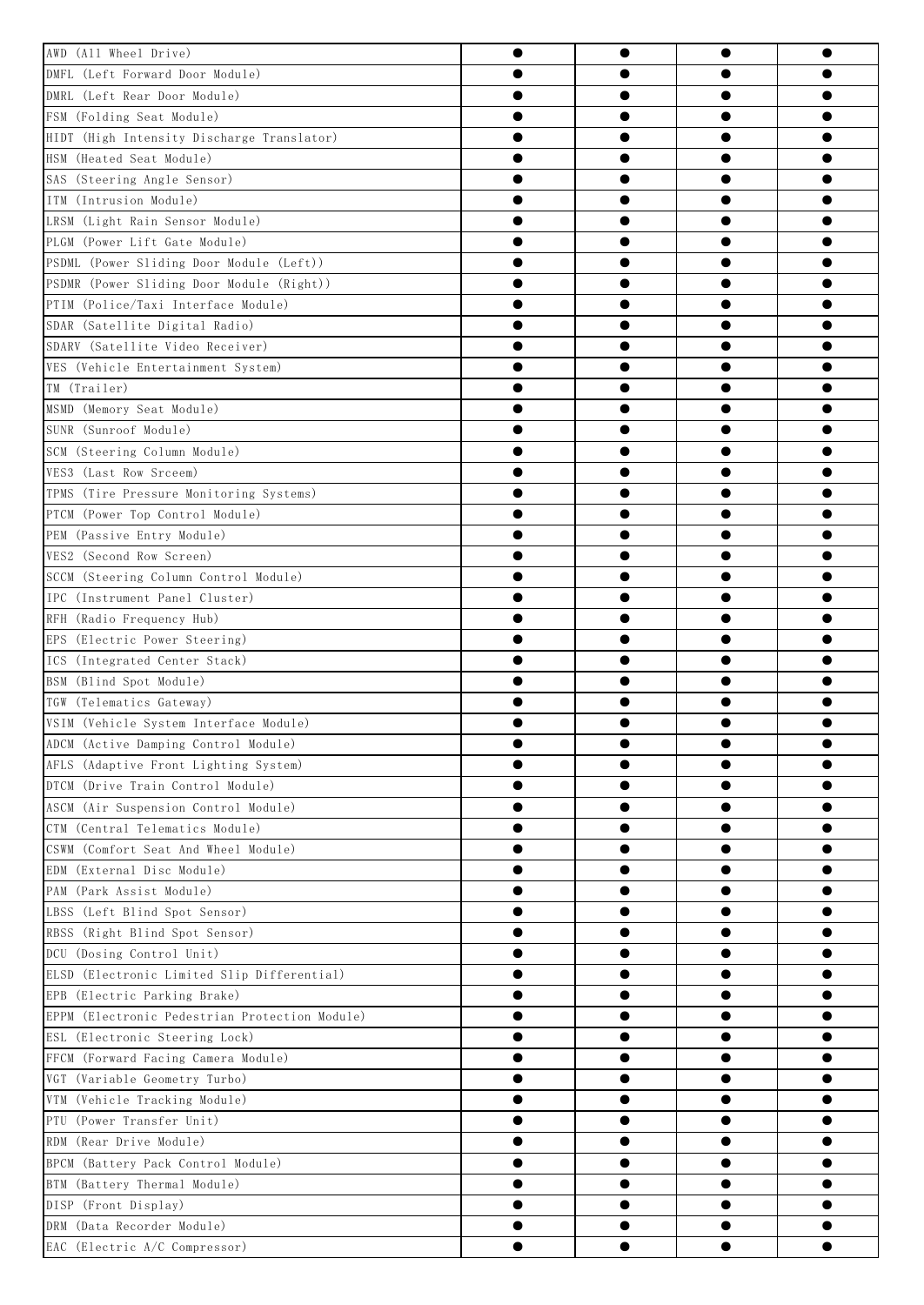| EBG (Electronic Booster Gauge)                       | $\bullet$ | $\bullet$ | $\bullet$ |           |
|------------------------------------------------------|-----------|-----------|-----------|-----------|
| HCP (Hybrid Control Processor)                       |           | $\bullet$ | $\bullet$ | ●         |
| HGM (Hybrid Gateway Module)                          |           | $\bullet$ |           | ●         |
| ITBM (Integrated Trailer Brake Module)               |           | $\bullet$ | 0         | ●         |
| MCPA (Motor Control Processor A)                     |           | $\bullet$ | $\bullet$ | $\bullet$ |
| MCPB (Motor Control Processor B)                     |           | $\bullet$ | ●         | ●         |
| MSM (Memory Seat/Memory Heated Seat)                 |           | $\bullet$ |           | ●         |
| OBCM (On Board Charging Module)                      |           |           |           |           |
| PHGM (Plug In Hybrid Gateway Module)                 |           |           |           | $\bullet$ |
| ABSO (Anti Lock Brakes OBD)                          |           | $\bullet$ | ●         | ●         |
| AHCP (Auxiliary Hybrid Control Module)               |           |           |           | ●         |
| AHM (Additional Heater Module)                       |           | $\bullet$ | $\bullet$ | 0         |
| ANC (Active Noise Cancelation)                       |           | $\bullet$ | ●         | $\bullet$ |
| APM (Adjustable Pedal Module)                        |           | $\bullet$ | $\bullet$ | $\bullet$ |
| CVPM (Central Vision Processing Module)              |           | ●         |           | ●         |
| DSM (Display Screen Module)                          |           |           |           |           |
| DTV (Digital Television)                             |           |           |           | $\bullet$ |
| EAM (Emergency Assistance Module)                    |           | $\bullet$ |           | $\bullet$ |
| EBBM (Electronic Brake Booster Module)               |           | $\bullet$ |           | ●         |
| EOMR (Electronic Overhead Module Rear)               |           | $\bullet$ | $\bullet$ | 0         |
| ETM (Entertainment Telematic Module)                 |           | $\bullet$ | $\bullet$ | $\bullet$ |
| HALF (Haptical Lane Feedback)                        |           | $\bullet$ | ●         | ●         |
| HVACR (Rear Climate Control)                         |           |           |           |           |
| MSMP (Memory Seat Module-Passager)                   |           |           |           |           |
| RRM (Radio Receiver Module)                          |           |           |           | ●         |
| TTM (Trailer Tow Module)                             |           | $\bullet$ | 0         | $\bullet$ |
| VRM (Video Routing Module)                           |           | $\bullet$ |           | ●         |
| TBM (Telematic Box Module)                           |           | $\bullet$ | $\bullet$ | 0         |
| SRS (Supplemental Inflatable Restraint System)       |           | $\bullet$ | ●         | $\bullet$ |
| HVAC/ATC                                             |           | $\bullet$ |           | ●         |
| IPM/FCM (Intelligent Power Module)                   |           |           |           | ●         |
| MIC (Instrument Cluster)                             |           |           |           |           |
| MHS/APM (Memory Heated Seat/Adjustable Pedal Module) |           |           |           | ●         |
| DAA (Digital Audio Amplifier)                        |           |           |           |           |
| AT-XCM (Transfer Case Module)                        |           |           |           |           |
| NAV (NAVigation System)                              |           | $\bullet$ |           | 0         |
| RSM (Rain Sensor Module)                             |           |           |           | $\bullet$ |
| LSAB (Left Side Airbag)                              | ●         | $\bullet$ | 0         | $\bullet$ |
| RSAB (Right Side Airbag)                             |           | $\bullet$ | 0         | $\bullet$ |
| OHC (Overhead Console)                               | 0         | $\bullet$ | $\bullet$ | $\bullet$ |
| VTS (Vehicle Theft Security System)                  | ●         | $\bullet$ | $\bullet$ | $\bullet$ |
| SKM (SKIM-Skreem)                                    | $\bullet$ | $\bullet$ | $\bullet$ | $\bullet$ |
| SAR (Satellite Audio Receiver)                       |           | $\bullet$ | ●         | $\bullet$ |
| SLA (Shift Level Assembly Module)                    |           | $\bullet$ |           | $\bullet$ |
| SRM (Airbag On/Off Switch System)                    | ●         | $\bullet$ | $\bullet$ | $\bullet$ |
|                                                      |           |           |           |           |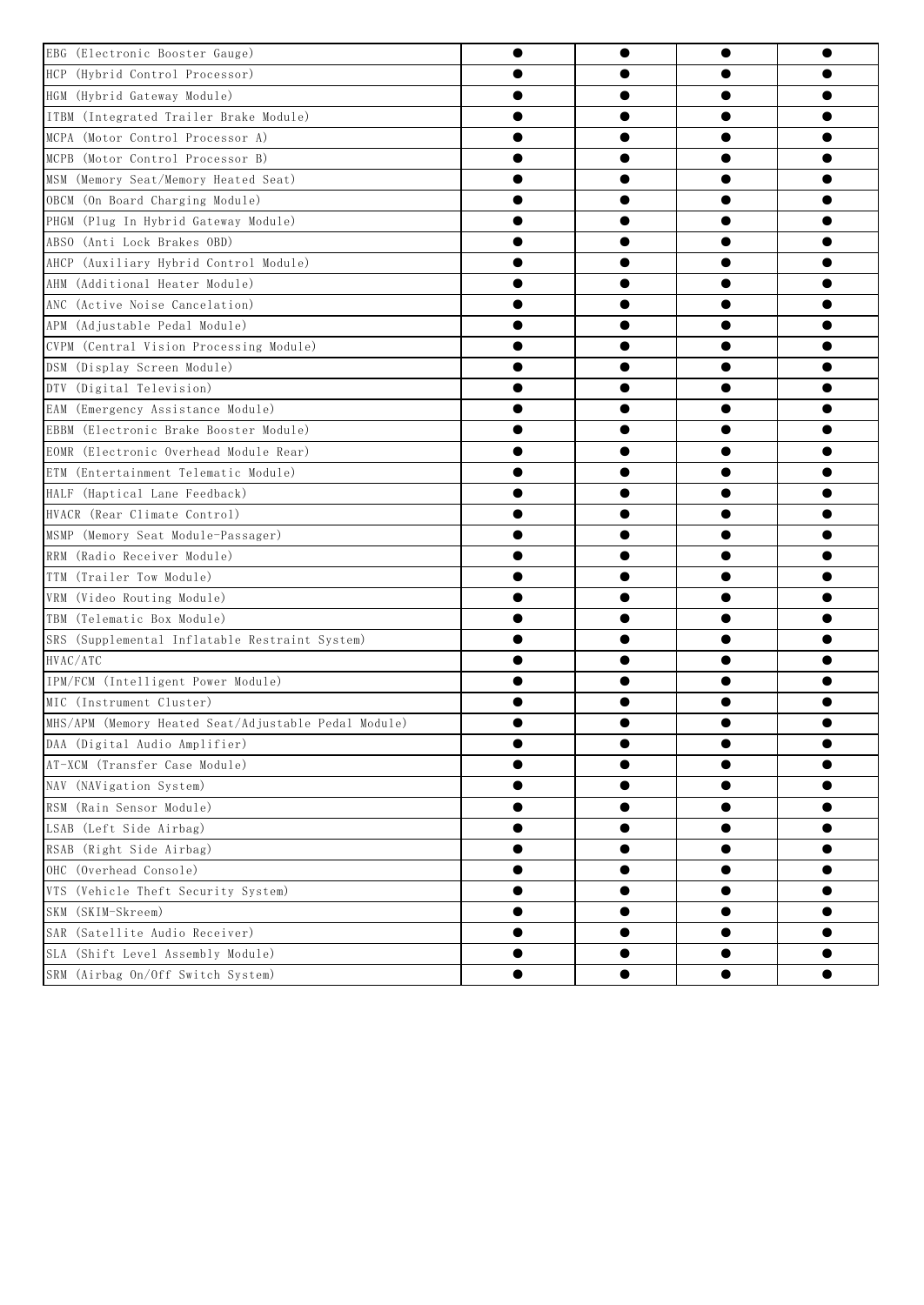## iCarsoft France - Compatibilité Jeep - ABS

#### were the company of the company of  $\ast$  function is the company of  $\ast$  $\alpha \cdot N'$ est nas comnatible.  $\blacktriangle$   $\cdot$  Nouvelle co ● : Compatible ※ : Peut être compatible en fonction de l'état du véhicule ○ : N'est pas compatible ▲ : Nouvelle compatibilité sur ce modèle

| Vehicle        | Year          | <b>BLD</b> |
|----------------|---------------|------------|
| Cherokee       | 2014-2017     |            |
| Commander      | 2006-2010     |            |
| Compass        | $2007 - 2017$ |            |
| Grand Cherokee | 2006-2017     |            |
| Liberty        | $2011 - 2013$ |            |
| Nitro          | $2012 - 2017$ |            |
| Wrangler       | $2007 - 2015$ |            |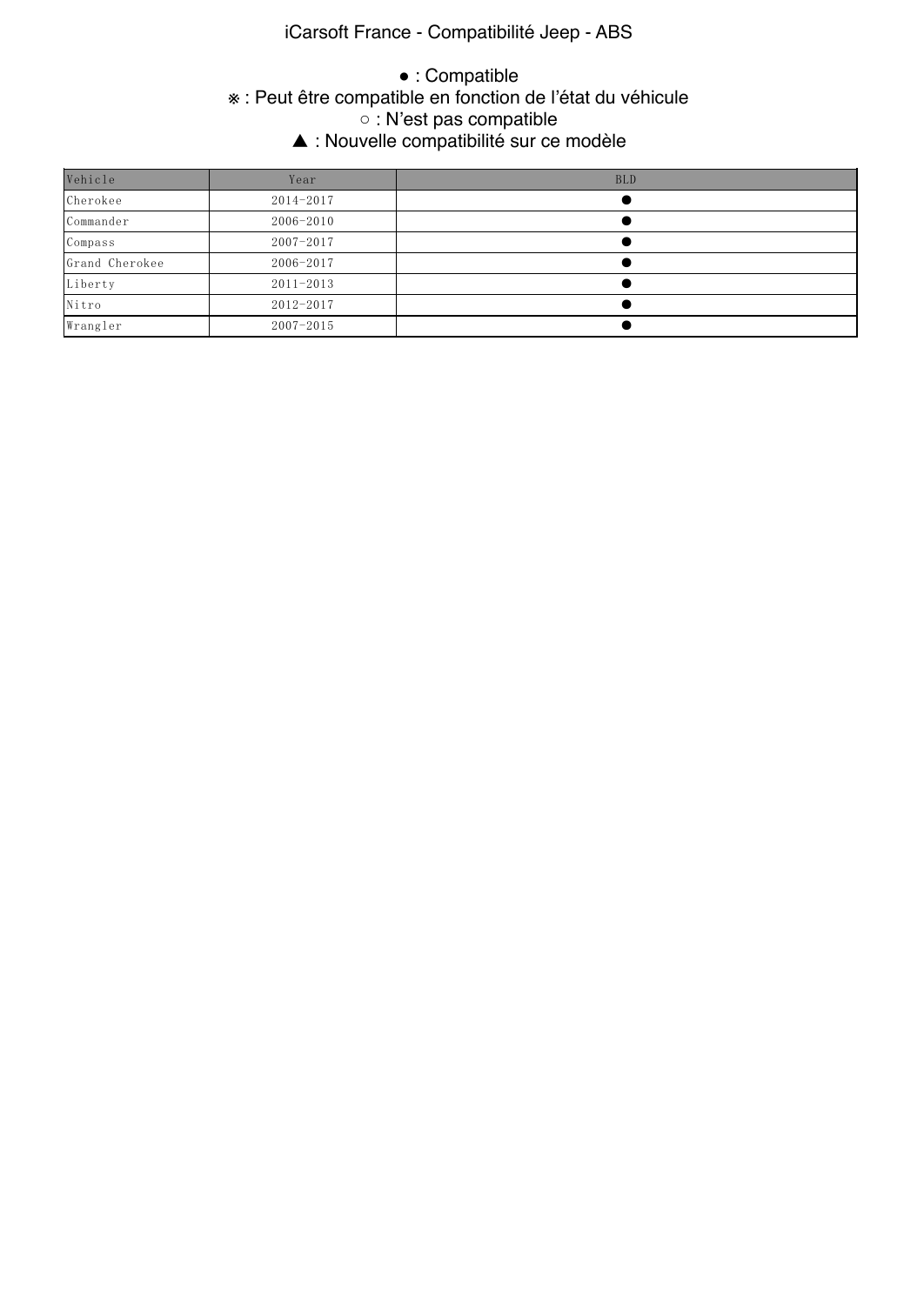## iCarsoft France - Compatibilité Jeep - FAP

#### web Peut être compati  $\sim$   $\cdot$  N'est nas comnatible. △ This function is not supported. The support of the support of the support of the support of the support of the support of the support of the support of the support of the support of the support of the support of the sup ● : Compatible ※ : Peut être compatible en fonction de l'état du véhicule ○ : N'est pas compatible ▲ : Nouvelle compatibilité sur ce modèle

| Vehicle        | Year          | <b>DPF</b> |
|----------------|---------------|------------|
| Cherokee       | $2014 - 2015$ |            |
| Commander      | 2006-2010     |            |
| Compass        | 2007-2014     |            |
| Compass        | 2017          |            |
| Grand Cherokee | $2005 - 2015$ |            |
| Liberty        | $2008 - 2013$ |            |
| Nitro          | $2007 - 2010$ |            |
| Renegade       | 2015-2017     |            |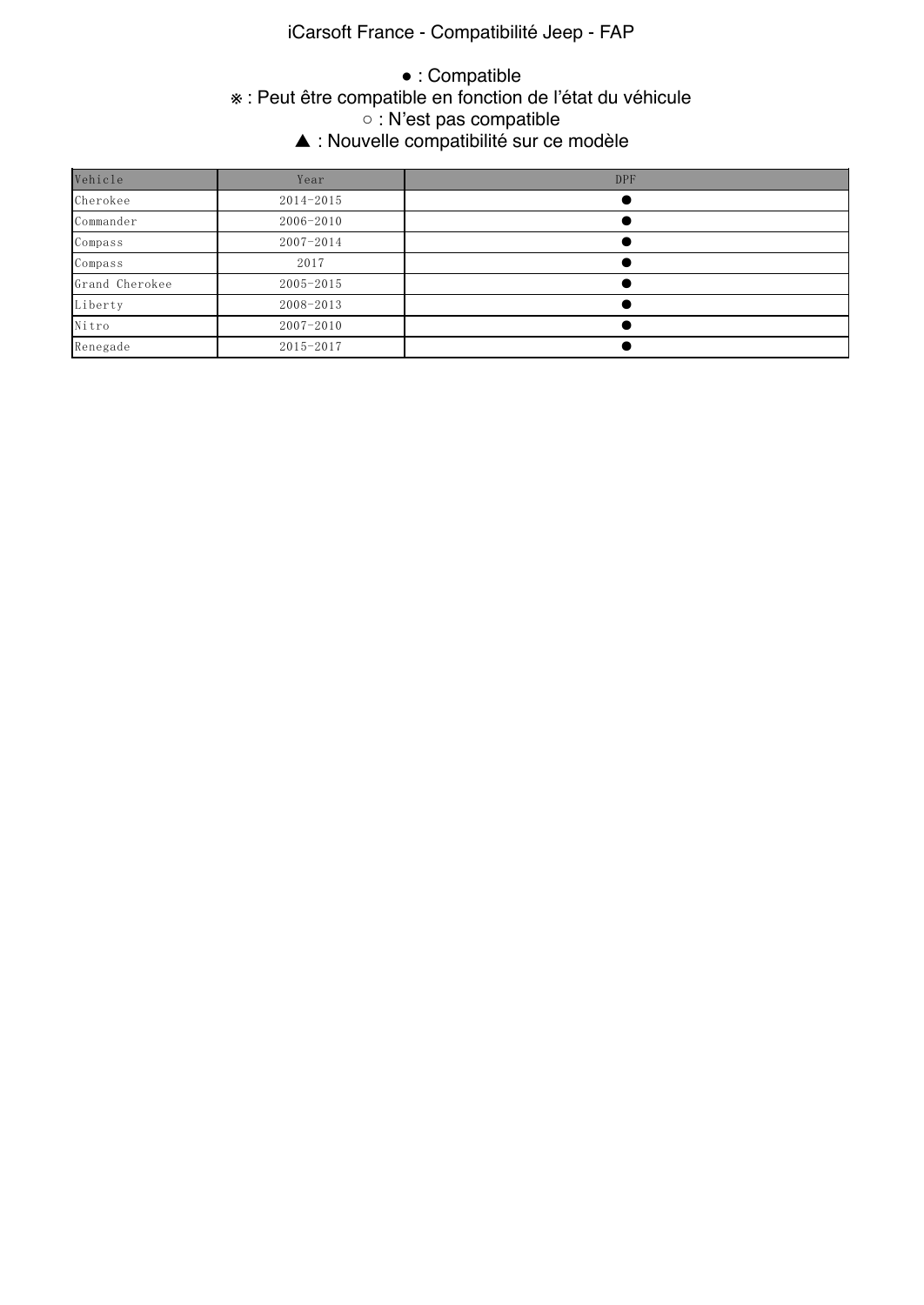## iCarsoft France - Compatibilité Jeep - EPB

#### e This function is the function in the community  $\ast$  . Peut être community  $\alpha \cdot N'$ est nas comnatible.  $\blacktriangle$   $\cdot$  Nouvelle com ● : Compatible ※ : Peut être compatible en fonction de l'état du véhicule ○ : N'est pas compatible ▲ : Nouvelle compatibilité sur ce modèle

| Vehicle  | Year      | <b>EPB</b> |
|----------|-----------|------------|
| Cherokee | 2014-2016 |            |
| Renegade | 2015-2017 |            |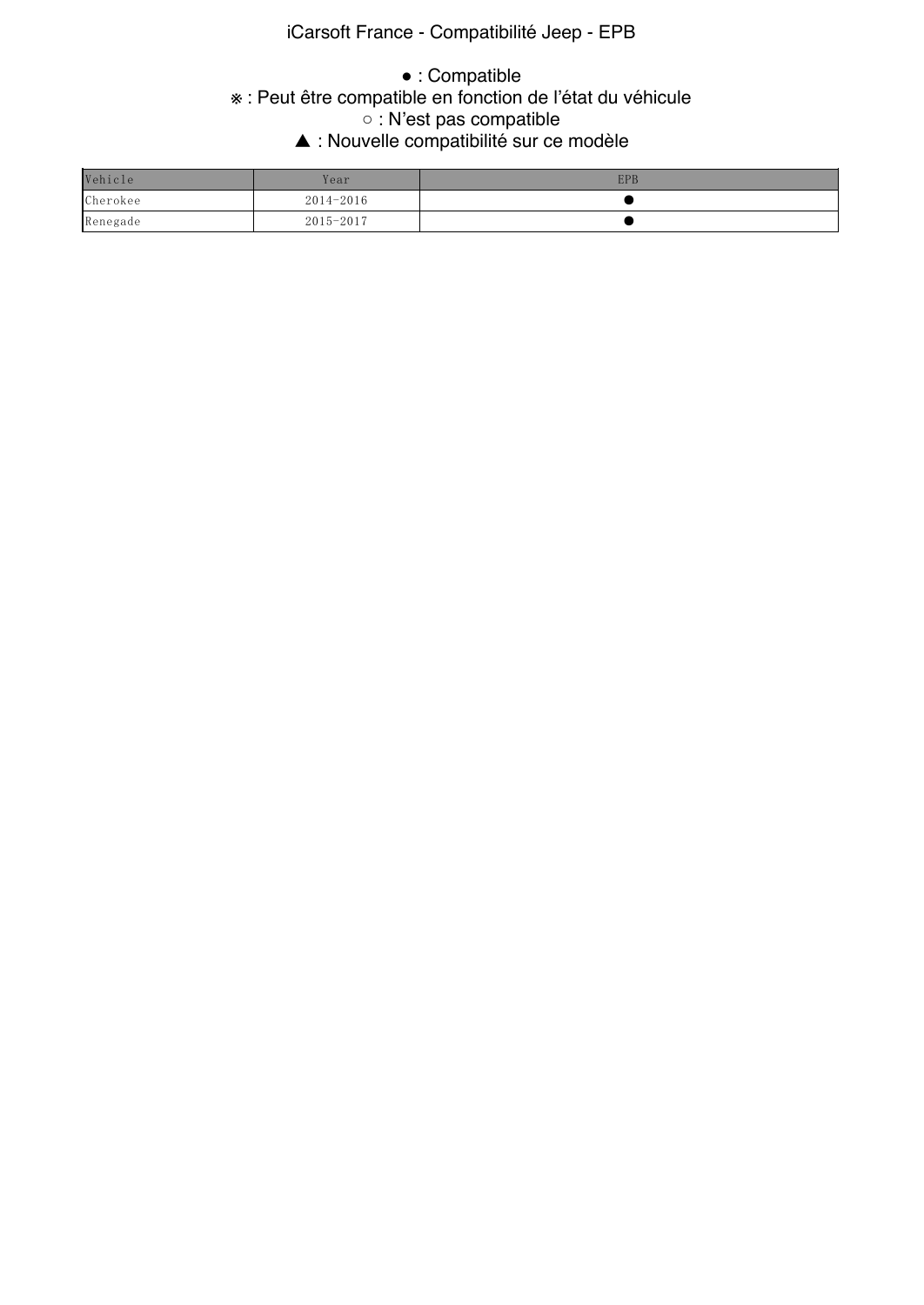## iCarsoft France - Compatibilité Jeep - ETC

#### e The This function is the compatible is the compatible  $\alpha \cdot N'$ est nas comnatible. Which depends on the vehicle  $\alpha$  $\blacktriangle$   $\cdot$  Nouvelle comp ● : Compatible ※ : Peut être compatible en fonction de l'état du véhicule ○ : N'est pas compatible ▲ : Nouvelle compatibilité sur ce modèle

| Vehicle            | Year          | <b>ETC</b> |
|--------------------|---------------|------------|
| Cherokee           | 2014-2017     |            |
| Commander          | 2006-2010     |            |
| Compass            | $2007 - 2017$ |            |
| GraDakota Cherokee | $2005 - 2017$ |            |
| Liberty            | 2006-2017     |            |
| Nitro              | $2007 - 2012$ |            |
| Wrangler           | $2007 - 2017$ |            |
| Renegade           | $2015 - 2017$ |            |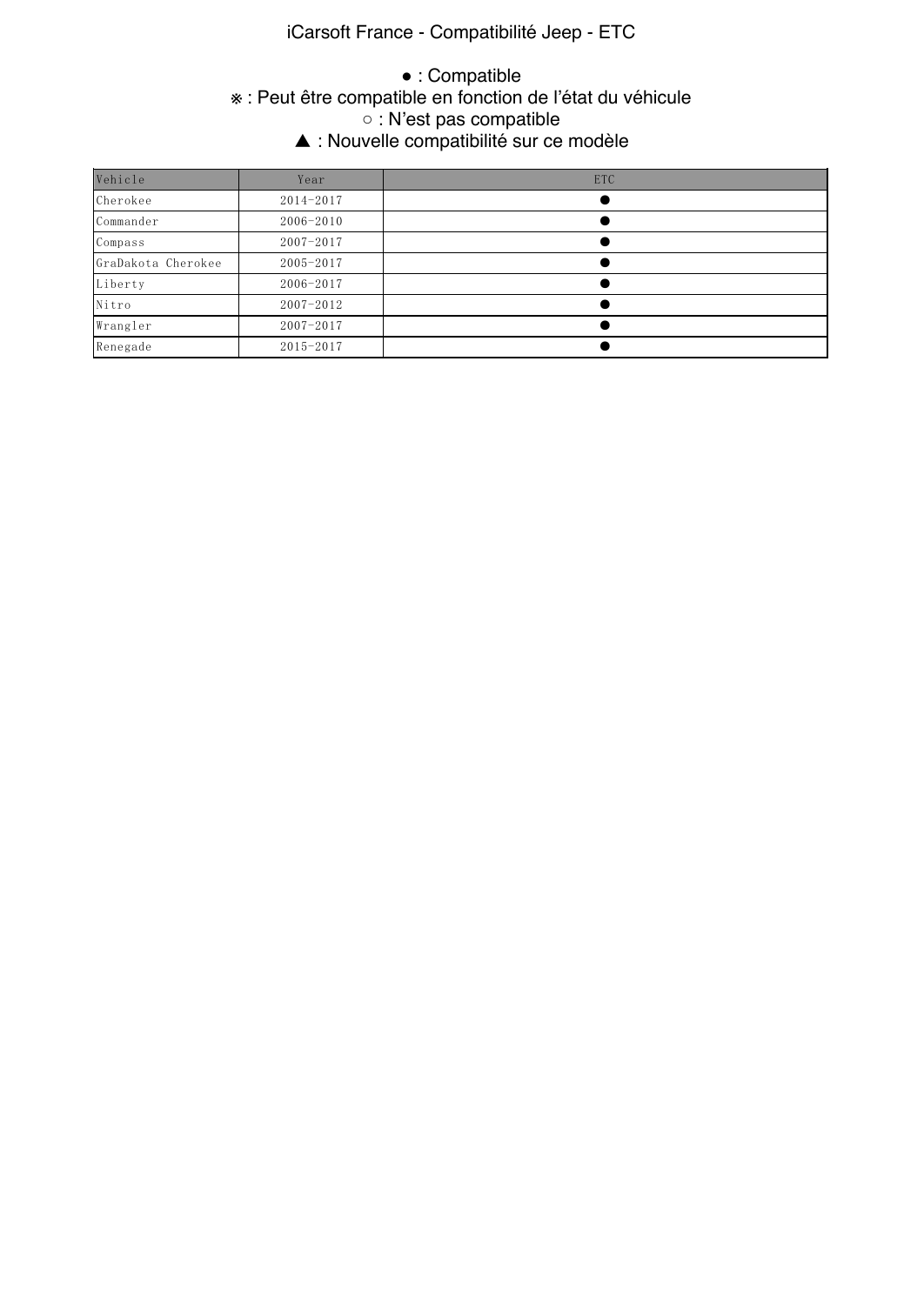## iCarsoft France - Compatibilité Jeep - Injecteurs

#### e This function is the Search in the Compa  $\alpha \cdot N'$ est nas comnatible. △ : Nouvelle compatibilité sur ce modèle ● : Compatible ※ : Peut être compatible en fonction de l'état du véhicule ○ : N'est pas compatible

| Vehicle           | Year          | INJ |
|-------------------|---------------|-----|
| Cherokee          | $2014 - 2015$ |     |
| Commander         | 2006-2010     |     |
| Compass           | $2010 - 2017$ |     |
| Grand Cherokee    | $2005 - 2017$ |     |
| Liberty           | $2011 - 2013$ |     |
| Wrangler          | 2008-2017     |     |
| Wrangler (Export) | 2008-2017     |     |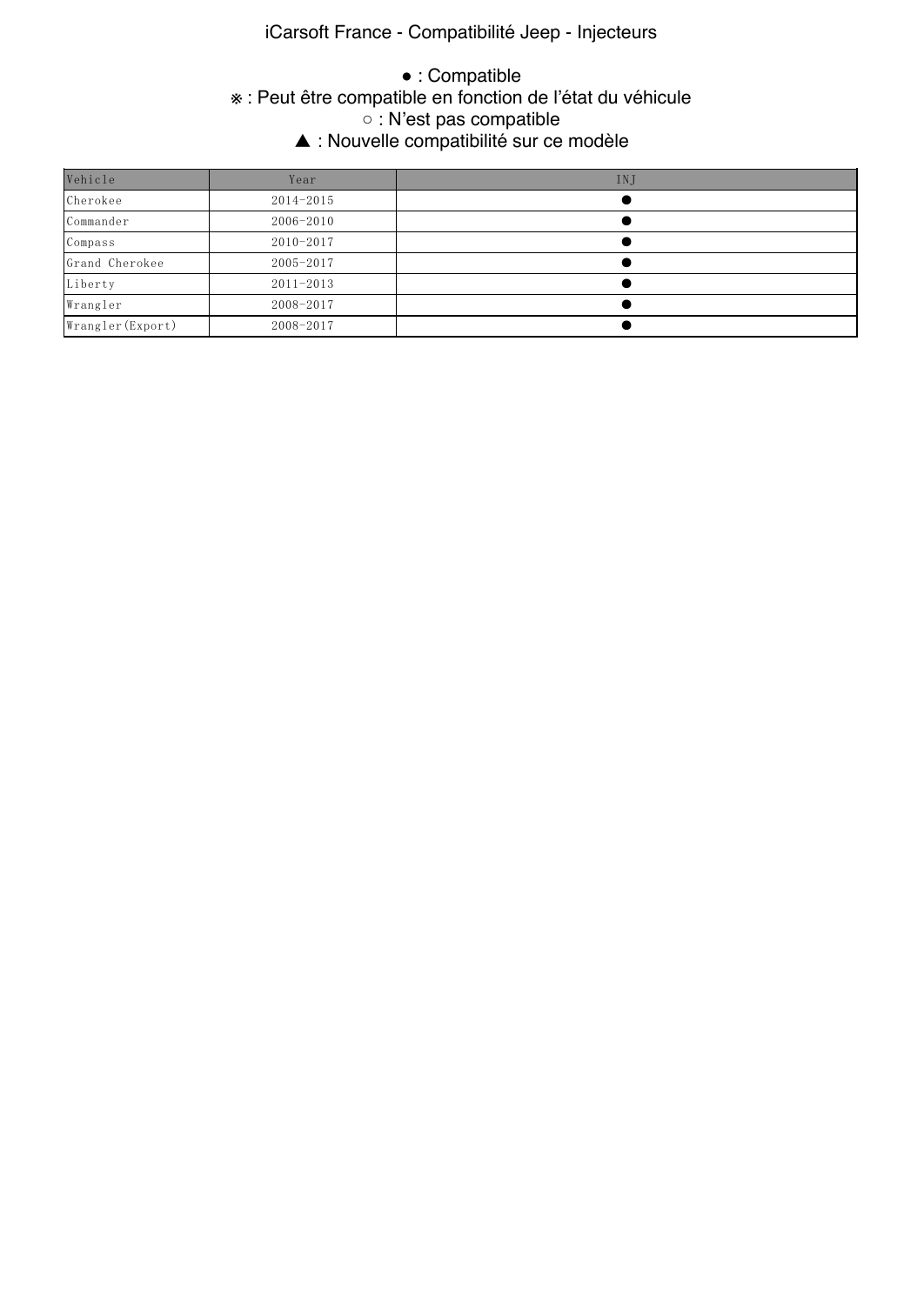### iCarsoft France - Compatibilité Jeep - Entretiens / Vidanges

#### were the compation is the function is supported. The compati  $\alpha \cdot \mathsf{N}'$ est nas comnatible. △ : Nouvelle compatibilité sur ce modèle ● : Compatible ※ : Peut être compatible en fonction de l'état du véhicule ○ : N'est pas compatible

| Vehicle             | Year          | 0IL |
|---------------------|---------------|-----|
| Charger             | $2011 - 2017$ |     |
| Cherokee            | 2014-2017     |     |
| Compass             | $2007 - 2017$ |     |
| Dart                | 2014-2016     |     |
| Durango (Post-2011) | 2014-2017     |     |
| Journey             | 2008-2017     |     |
| Liberty             | 2014-2015     |     |
| Renegade            | $2015 - 2017$ |     |
| Wrangler            | 2014-2017     |     |
| Wrangler (Export)   | 2016-2017     |     |